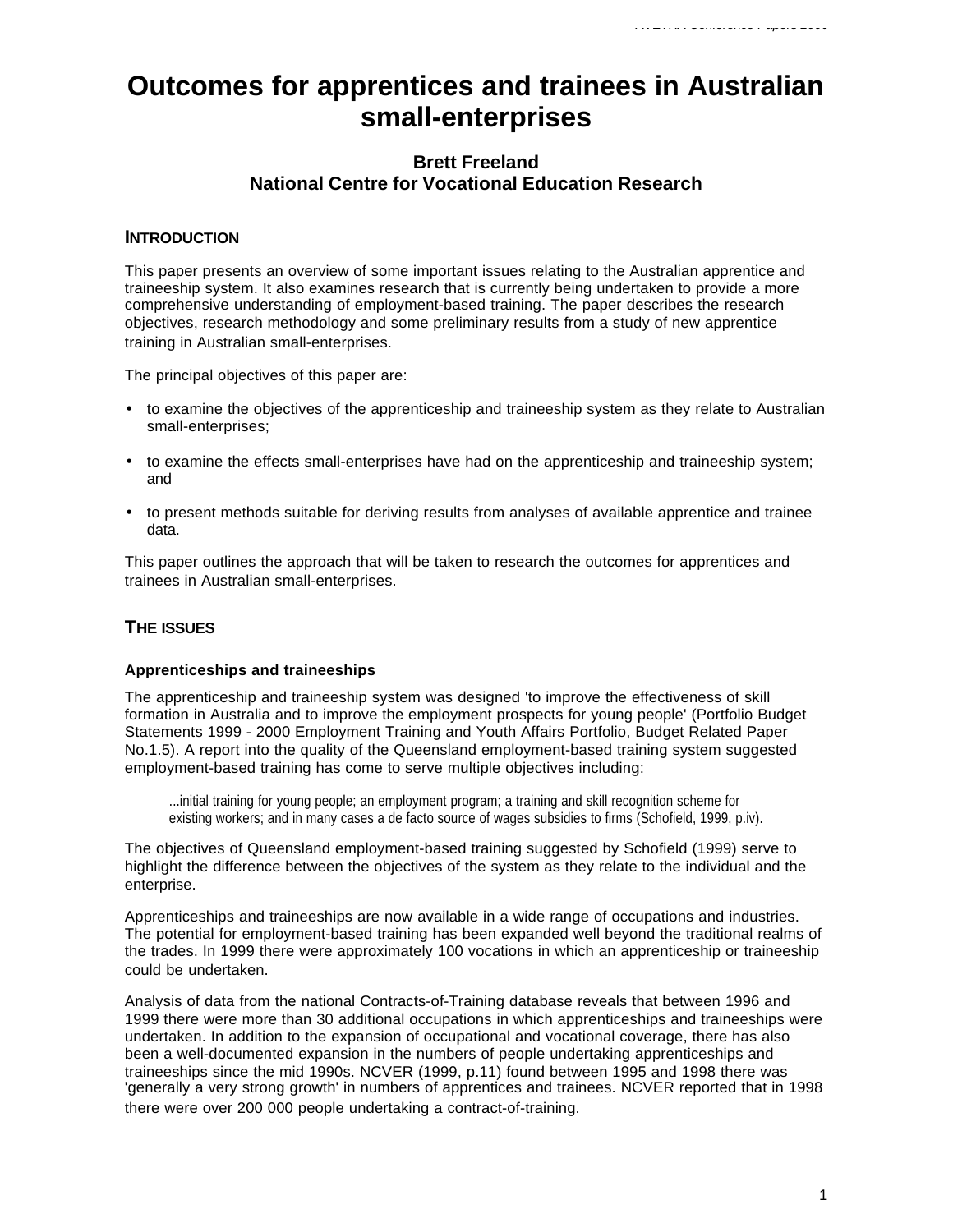#### **Research**

Despite the continuing problem of shortages of skilled workers in most western countries, very little is known about the key determinants of apprentice intake (Merrilees, 1983, p.1).

Analysis of apprentice and trainee data collected by the NCVER (1999) found that in 1998 private sector employers and group training companies were responsible for the majority of Australian apprentices and trainee commencements. These two employer types accounted for 92.6 per cent of total apprentice and trainee commencements. Private sector commencements in 1998 were almost 103 000 while commencements with group training companies were over 21 000. Due to the dominance of private sector employers in the employment of apprentices and trainees, it is important that research, focussing on these enterprises, be conducted to provide a better understanding of the characteristics of firms that employ apprentices and trainees.

#### **THE GROWTH OF SMALL-ENTERPRISES AND EMPLOYMENT OPPORTUNITIES**

To classify the size of the enterprise a statistical definition of small, medium and large enterprises must be applied. It was originally intended that this project would consider both small and mediumsize enterprises (SMEs). However, the terms 'small-enterprise' and 'small and medium-sized enterprises' are both elusive concepts. Depending on the institutional or historical context major criteria for defining the size of enterprises include, legal status, ownership status, the distinction between the operation of an enterprise at a craft or industrial level, or the industry in which a firm operates. Confusion over the definition is sometimes compounded by the introduction of separate establishments or workplaces of the same enterprise. In the context of economic policy, the concept of small-enterprises usually refers to the size of the legal entity. Therefore, the focus of this research will be on the employment size of the enterprise, not the workplace.

The Australian Bureau of Statistics (ABS), (ABS 1998) defines small-enterprises as those which employ less than 20 people. This definition also includes enterprises regarded as micro businesses, those employing less than five people. Medium-sized enterprises however are considerably larger and are defined as those enterprises employing more than 20 but less than 200 people.

In a study of the structure of Australian business, the Department of Employment Workplace Relations and Small Business (1999) found that approximately one million enterprises, 95 per cent, of the 1 051 900 enterprises in Australia were private-sector 'small-enterprises'. These figures for small-enterprises were calculated using the ABS definition of those enterprises employing less than 20 employees. The focus of this research will be enterprises employing less than 20 people.

#### **The emergence of the small-enterprise**

In the early 1980s the concept of small-enterprises providing the key to economic regeneration and employment provision and employment creation may have appeared incongruous. Large-scale units of production and employment organised into vertically integrated multi-national corporations were the dominant model used to promote economic and social development.

The Organisation for Economic Cooperation and Development (OECD) noted as early as 1985 that there was a tendency towards the concentration of workers in small-enterprises in several of its member states, even having accounted for shifts in industrial structure and sectoral composition. The OECD also found that 'small firms have been particularly important in net job growth over the past 10 or 15 years' (OECD, 1985, p.80).

Changes to the size and structure of employment units have the potential of substantial implications for labour standards, the nature and quality of work, and terms of employment.

Birch (1979) focussed the attention of researchers to the employment roles being played by small firms when he claimed that small-enterprises created a disproportionate share of new jobs in the United States.

The Department of Employment, Workplace Relations and Small Business (1999) report that in 1996- 97 there were more than one million enterprises in operation in Australia. Private small-enterprise employment accounted for 42 per cent, while private medium and large businesses employment accounted for 40 per cent.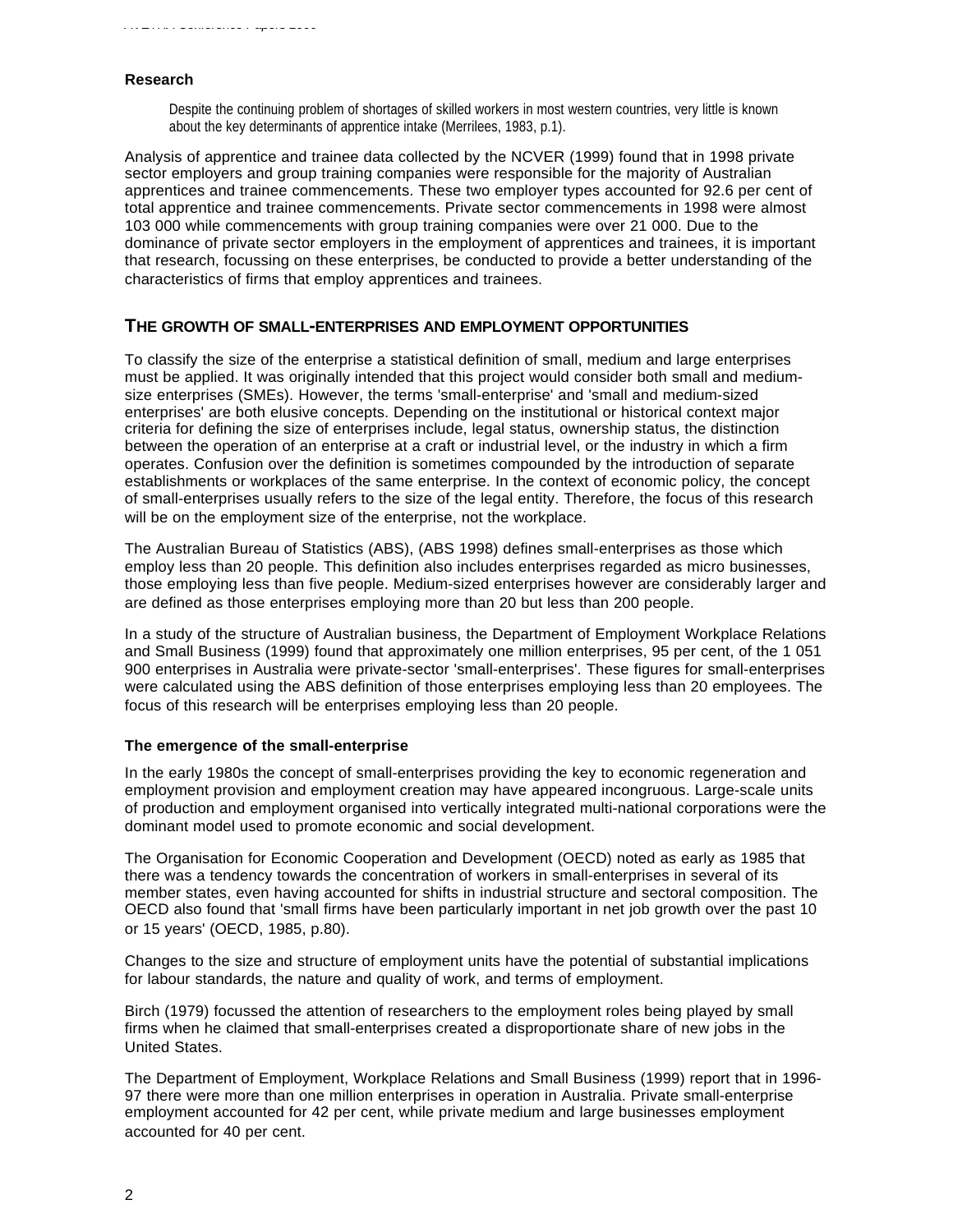The ABS (1998) in an analysis of contributions to employment generation found that in 1996-97 smallenterprises contributed 508 000 positions, or 53 per cent of total job generation and 265 000 positions or 50 per cent of total job destruction. A Productivity Commission report (Small business employment) also found that between 1983-84 and 1994-95 Australian firms with less than 20 employees accounted for 53 per cent of new employment (Productivity Commission, 1996). Whether this employment creation was because of the expansion of opportunities in small-enterprises or downsizing and category-shifting of medium and large enterprises remains open for debate.

The Productivity Commission (1996) identifies several factors that have influenced the expansion of employment in small-enterprises including:

- the contraction in the share of public employment;
- increases in the sectoral employment share of services; and
- reduction in the average manufacturing firm size.

In a related study examining the changing nature of work and its implications for VET in Australia it was reported:

The scale [size] of the enterprise...in which employment is found has changed...Self employment grew by 255 000 people between 1986 and 1993; the number of employees working for firms employing fewer than 20 people increased from 1 271 000 to 1 509 000 over the same period, while enterprises employing more than 100 people shed some 7000 jobs (Waterhouse et al. 1999, p.8).

Waterhouse et al. (1999) attribute the growing importance of small-enterprises to shifts in Australia's industrial composition. Significant changes that have affected the employment composition include the downsizing and privatisation of public utilities and contractions in manufacturing employment.

#### **Apprentices and trainees in small-enterprises**

The new apprenticeship system incorporating both apprenticeships and traineeships has emerged from Australia's traditional apprenticeship system. The traditional apprentice and traineeship system was developed to serve the needs of large-enterprises, and trade-based employment. The largeenterprise focus of Australia's apprentice and traineeship system has meant that the employmentbased training of firms other than large-enterprises has generally been overlooked. The question is therefore, are enterprises other than large-enterprises utilising the apprenticeship and traineeship system?

If we assume that apprenticeship and traineeship commencements are distributed evenly across all enterprises, and the percentage distribution of enterprises for 1998 equals that for 1995-96, then in 1998, 88 per cent (117 700) of all apprentice and trainee commencements are attributed to smallenterprises. An objective of this research is to look in detail to determine how apprenticeship and traineeship commencements are distributed across types of enterprises, industries etc.

In his study of learning in small businesses Kearns (1995, cited in NCVER 1998) concluded that there was a tendency for small-enterprises to see training as a cost, not an investment. This conclusion suggests that the extent of training, including employment-based training, for small-enterprises could be expected to be relatively low. If the 1998 figure calculated for small-enterprise apprentice and trainee commencements are accurate, then it is clear that Kearns' (1995) perception of smallenterprise attitudes to training, at least as far as employment-based training is concerned, is not supported by the available data.

The increasingly important role in employment played by small-enterprises and the flexibility introduced with the new apprenticeship system makes it of interest to examine the characteristics of employment-based training in small-enterprises.

It is assumed those employment opportunities and conditions found in small-enterprises differ from those in medium and large-enterprises. The Productivity Commission (1996) found part-time employment is more prevalent in large-enterprises than in small-enterprises. Labour turnover tends to be higher in small-enterprises; small-enterprises tend to expend less on staff training than largeenterprises; and casual employment (i.e. employees not entitled to paid sick leave) is more prevalent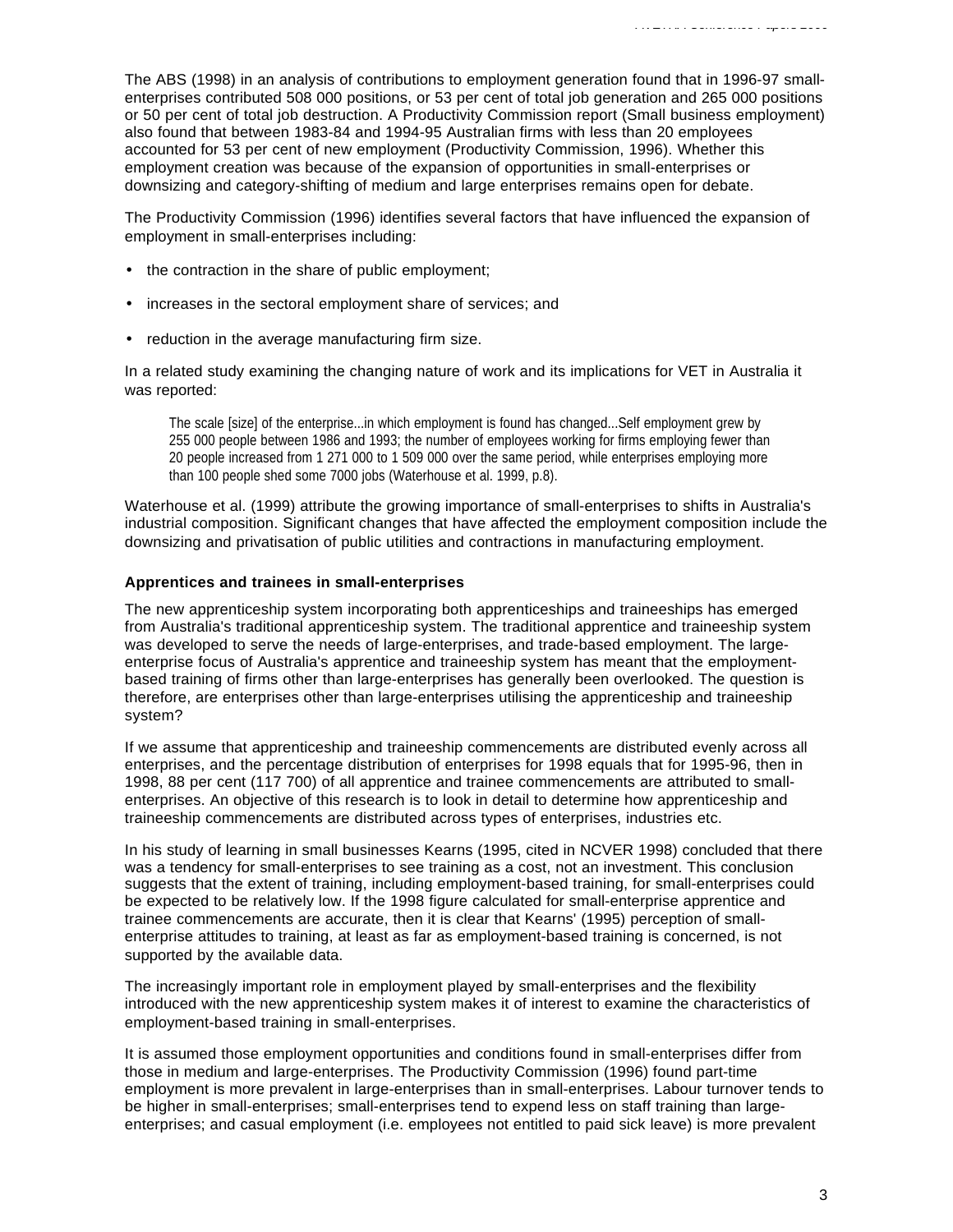in small-enterprises. Employees in small-enterprises also receive lower average hourly earnings than employees of large-enterprises.

### **PROPOSED RESEARCH METHODOLOGY**

This project will focus on both the individual and the enterprises. By presenting these two perspectives it will be possible to determine if the objectives of the current apprenticeship and traineeship system are being achieved. It will also be possible to identify if there are particular attributes that affect an enterprise or an industry to train apprentices and trainees.

#### **Research objectives**

The research has several objectives. The principal objective is to describe the role of apprenticeship and traineeship training as a means for skill acquisition for individuals employed in Australian smallenterprises.

From the perspective of the individual, the factors that influence the likelihood of an apprentice or trainee to remain in the employment of the enterprise after the completion of the apprenticeship or traineeship will be examined. From the perspective of the enterprise, the characteristics of firms' that effect their propensity to employ apprentices and trainees will be identified.

There are two hypotheses that will be tested as part of the research:

#### *Hypothesis one*

• Australian small-enterprises are using the apprentice and traineeship system as a wage subsidy.

To test this hypothesis it is necessary to examine the labour market experiences of apprentices and trainees. The employment characteristics of apprentice and trainee graduates before, during, and following their training are indicators of the role being played by employment-based training.

The NCVER has managed three annual vocational education and training Graduate Destination Surveys (GDS) that commenced in 1997. The survey is conducted on during the last week of May and samples graduates from the previous calendar. The surveys collect information about graduates' general characteristics, fields of study, employment outcomes, occupations and industries of employment.

In this research, GDS data from 1997, 1998 and 1999 will be stacked to construct a cross-sectional time-series dataset. Stacking the GDS data from these three years provides data from a total of 24 500 apprentices and trainees. This sample represents approximately 18 per cent of all people who completed a contract of training between 1996 and 1998.

By stacking the results from three GDS surveys adequate data is available to enable appropriate analysis to be undertaken and conclusions to be derived. The stacked dataset will be analysed to determine the mobility of apprentices and trainees by enterprise size, industry and occupation. The cross-sectional nature of the stacked dataset will enable an analysis of the apprentices and trainees personal attributes that may influence their experiences in the labour force.

The time-series characteristic of the stacked dataset will also be used to determine if the conclusions drawn from the analysis are independent of the economic-cycle. That is, did the labour force experiences of the apprentices and trainees change throughout the three years included in the analysis.

To determine if the experiences of apprentices and trainees are dependent on the economic-cycles it is necessary to examine the experiences of the labour force as a whole. To enable a comparison, data from the ABS labour mobility surveys (conducted annually since 1972) will be used.

The labour mobility surveys provides information on persons aged 15-69 years who had worked at some time throughout the year. Details of job mobility, job tenure, number of employers or businesses during the year and reason for ceasing last job or changing locality are presented. Occupation, industry and duration of current and last job are also available. Estimates can be cross-classified by labour force demographics such as State, sex, age, marital-status and birthplace. This information will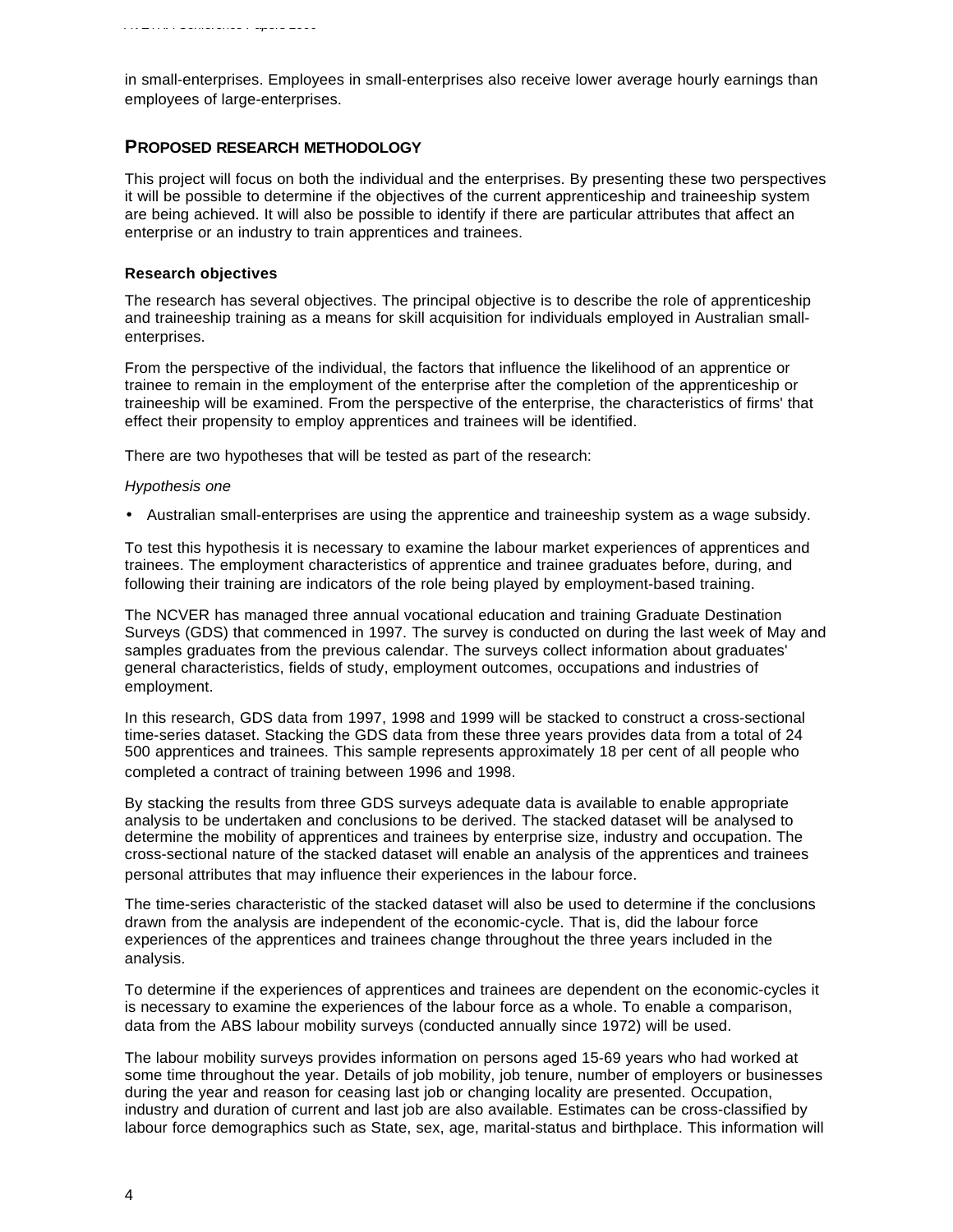be compared to the results obtained from the analysis of the GDS to determine if the employment experiences of apprentice and trainee graduates differs from that of the labour force as a whole.

#### *Hypothesis two*

• the level of technological change, enterprise structure and business practices of Australian smallenterprises affect their propensity to employ apprentices and trainees.

A study of small-enterprise in the United States found that enterprises involved in technological change, restructuring of the organisation and those with total-quality-management practices are more likely to provide training (Lankard-Brown, 1999, p.1). This project will assess if these findings hold in the Australian context.

To test this hypothesis it is necessary to analyse the business characteristics of Australian smallenterprises that employ apprentices and trainees. In testing hypothesis two, data from the Business Longitudinal Survey (BLS) will be used. The BLS is a longitudinal survey conducted between 1994-95 and 1997-98 collecting information from enterprises employing less than 200 people. The survey can be considered as two parts. The first part forms the longitudinal or continual part, and consists of the remaining live businesses, while the second part consists of the new business units added to the survey from the Business Register. If analysis is limited only to those enterprises in the longitudinal section then a sample of 4 068 enterprises is available.

The data collection unit used in surveys conducted for the BLS is the 'management-unit'. In most cases management-units are the same as the legal-entity owning the business. However, in some cases enterprises may cover a number of management units, in this case some small-scale management units, that is employing less than 20 people, contained in the BLS may actually be part of a medium-sized or large-enterprise.

The 1997-98 BLS included 24 questions regarding enterprise training practices, therefore, the BLS can be used to test hypothesis two. Importantly the survey included a question relating to the enterprises use of apprentice and trainee training.

Questions related to employment-based training were not included in previous waves of the BLS. However, the time-series nature of the BLS and the continuity of the enterprises examined by the survey enables longitudinal analysis of business attributes which can then be related directly to the propensity of a firm to employ apprentices and trainees.

Information on the growth and performance of Australian employing enterprises was collected in the BLS and selected economic and structural characteristics and trends of these businesses can be identified. For example, trends in labour turnover, measuring the numbers of persons commencing and ceasing employment from 1995-96 through 1997-98, can be analysed against the number of enterprises that employ apprentices and trainees.

Other characteristics that can potentially be analysed from the BLS when determining what affects the propensity for small-enterprises to employ apprentices or trainees, include:

- the characteristics of major decision makers, their educational attainment etc.;
- the business intentions and business practices of the enterprises, including those with documented formal strategic plans; and
- the training attributes of the enterprise.

## **CONCLUSIONS**

Small-enterprises, and their group-training surrogates, are important employers of apprentices and trainees.

Work completed in the US and Europe has shown that small-enterprises continue to develop the majority of employment opportunities. Australian data supports these findings.